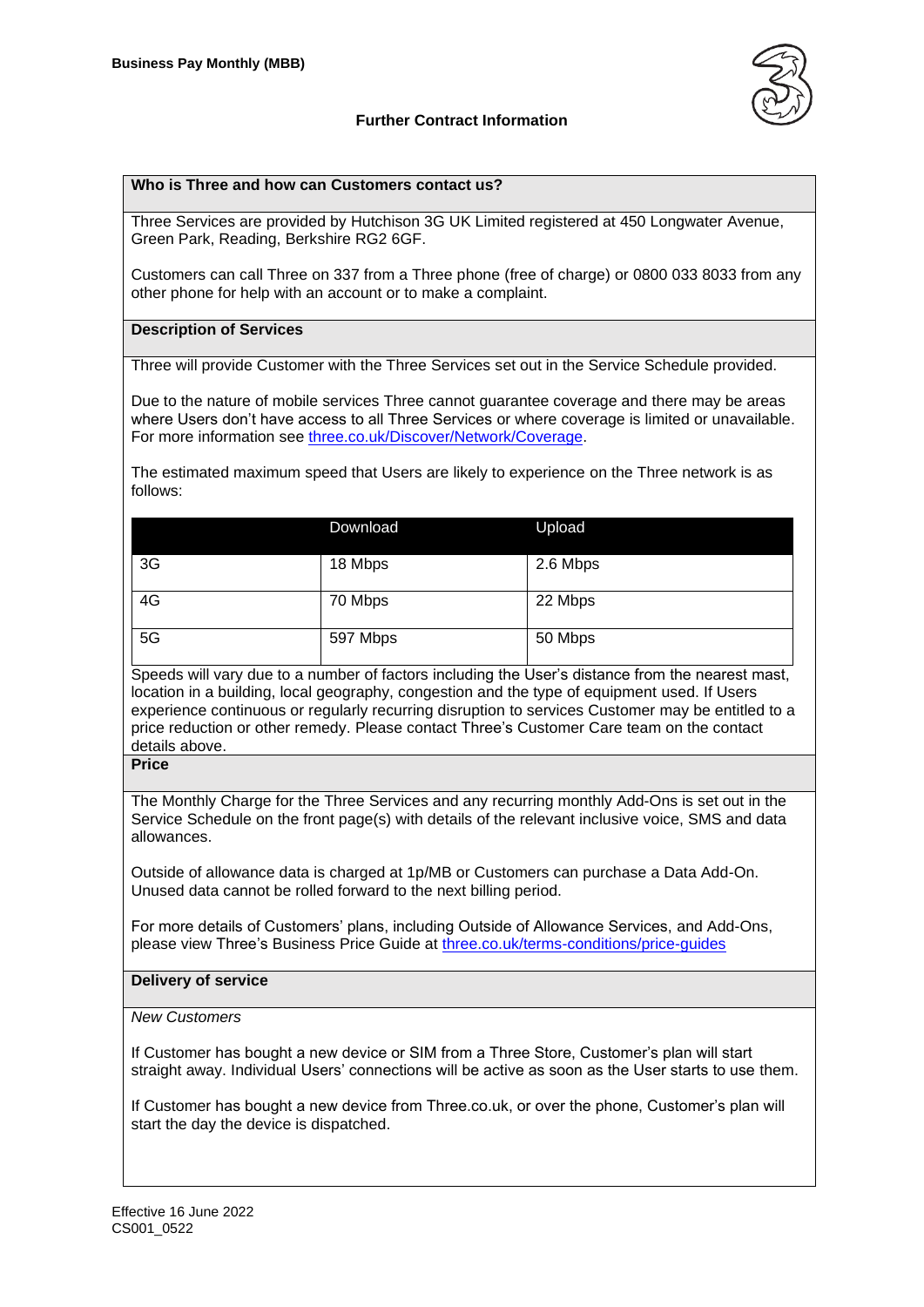#### *Existing Customers*

If a Customer is upgrading, the start day of the new plan will differ depending on the type of plan Customer is upgrading to, and in which channel Customer made the upgrade. The latest start date will be from the Customer's next bill cycle, but Three will notify Customer of the start date in advance of the new plan starting, either at the time of purchase or in a confirmation letter, email or SMS.

Where a new or existing Customer requests a delayed activation, the service will start 30 days from the date the order was placed.

#### **Ending an Agreement**

Customer's Minimum Term is set out in the Service Schedule on the front page(s).

How Customer can end this Agreement depends on whether Customer is in its Minimum Term or not, and whether Three has made any changes to the Agreement that are likely to affect Customer. Please see Table 1 below for a summary of how and when Customer can end this Agreement. The Cancellation Fee will be the total of the Monthly Charges remaining during the Minimum Term

|                                  | <b>Notice Period</b>      | <b>Charges Payable</b>           |
|----------------------------------|---------------------------|----------------------------------|
| <b>During the Returns Period</b> | This Agreement will end   | Charges for Three                |
| (purchases from a Three          | when Customer notifies    | Services used.                   |
| Retail store, other than         | Three, or when Three      | Charges for damage or for any    |
| <b>Home Broadband cannot</b>     | receives that Device in   | loss of value to the goods, as a |
| be returned for change of        | accordance with the       | result of non essential use, in  |
| mind)                            | Returns Policy (whichever | accordance with the Returns      |
|                                  | is later)                 | Policy.                          |
| During the Minimum Term          | Customer can end the      | All outstanding Charges payable  |
| (but outside of any Returns      | Agreement at any time on  | plus the Cancellation Fee        |
| Period)                          | 30 days' notice           |                                  |
| <b>Outside the Minimum</b>       | Customer can end the      | All outstanding Charges payable  |
| Term/if there is no              | Agreement at any time on  |                                  |
| <b>Minimum Term</b>              | 30 days' notice           |                                  |

For further details on termination see our [three.co.uk/terms-conditions/business-terms-and](http://www.three.co.uk/terms-conditions/business-terms-and-conditions)[conditions](http://www.three.co.uk/terms-conditions/business-terms-and-conditions) For cancellation during the Returns Period see Three's Returns and Exchanges Policy at [three.co.uk/terms-conditions/returns-and-exchange-policy](http://www.three.co.uk/terms-conditions/returns-and-exchange-policy)

# **Bill payment**

## *First bill*

Three will send Customer its first bill within 7 days. It'll be slightly higher than usual because it includes charges for the first few days plus the next full month's charge. This will only be the case for Customer's first bill. Every other bill will be charged at Customer's agreed monthly cost, plus any charges for Outside of Allowance Services.

#### *Payment by Direct Debit*

Three's plans' pricing include a discount for paying by direct debit.

- **Sole Traders**: Sole Traders can set up a Direct Debit over the phone unless their bank requires more than one signature to authorise transactions. If they do, Customer will need a Direct Debit mandate. Please [get in touch](http://www.three.co.uk/businesshelp) to setup a Direct Debit, Or download and print a [Direct Debit mandate](http://support.three.co.uk/mobiledocs/Support/General_help/Pdfs/direct_debit_form.pdf) and send it to Three at: Three Business Services, PO Box 333, Glasgow G2 9AG.
- **Private Limited company**: An Account Administrator can setup a Direct Debit over the phone unless Customer's bank requires more than one signature to authorise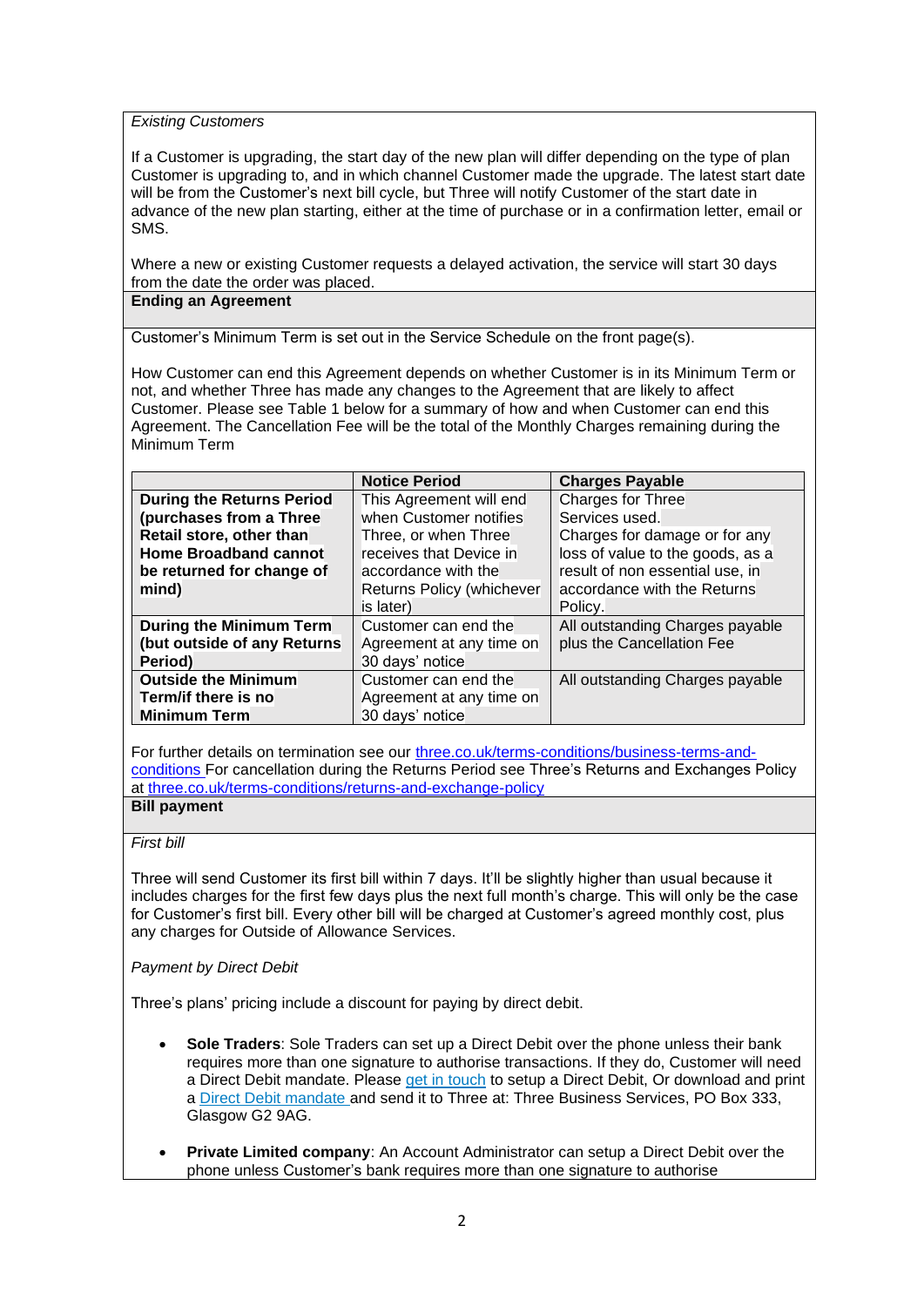transactions. If they do, Customer will need a Direct Debit mandate. The Direct Debit must be in the name of the business and signed by at least one Account Administrator.

**Partnership:** An Account Administrator can setup a Direct Debit over the phone unless Customer's bank requires more than one signature to authorise transactions. If they do, Customer will need a Direct Debit mandate. The Direct Debit must be in the business name or either business partner.

Three cannot prevent Customer from cancelling a direct debit, and if a direct debit is cancelled, Customer is still required to pay bills by the due date. For other methods of payment go to [three.co.uk/business-ways-to-pay.](http://support.three.co.uk/SRVS/CGI-BIN/WEBISAPI.dll/,/?New,Kb=Mobile,Ts=Mobile,T=CaseDoc,VARSET_BusinesshelpbckDisp=1,VARSET_CatID=2136,Case=obj(1997)) Customer will retain the direct debit discount if Customer chooses to pay using a major credit/debit card as stated in the Business Price Guide found at [three.co.uk/terms-conditions/business-price-guides](http://www.three.co.uk/terms-conditions/business-price-guides) provided that Customer allows Three to store Customer's selected payment method so that Three can charge Customer on the billing date each month. Customer can swap these details at any time and on multiple occasions. **Controlling Spend**

Three offers a range of controls to help Customers monitor Users' level of consumption and spending.

A **Spend Cap** allows Customers to limit or block services that aren't included in their monthly plan. This includes international calls, chargeable roaming services and donating or entering competitions using short-codes. Customers can set a cap to anything between £0 and £100 – in £10 increments or choose to switch the cap off completely. For a full list of what is included in the Spend Cap and to find out how to set up, change and switch off a Spend Cap go to [three.co.uk/spendcaps.](http://support.three.co.uk/SRVS/CGI-BIN/WEBISAPI.DLL?Command=New,Kb=Mobile,Ts=Mobile,T=Article,varset_cat=billing,varset_subcat=3770,Case=obj(31394))

Three will always send a text just before and once Users reach any limit for calls, texts or data on their plan.

**Spend Limits** are applied to Customer's account for third party payment services including thirdparty digital content, subscription services and premium rate calls and messages. The limits are set under the Payment Services Regulations at £40 (inc VAT) per single transaction and a cumulative limit of £240 (inc VAT) per month.

Three has also set a **Worldwide data roaming limit** of £45 per month to help Users control their spend whilst roaming. Customer can find more information, including details of how to change this limit here [three.co.uk/Support/Roaming\\_and\\_International/Managing\\_Roaming\\_Costs](https://www.three.co.uk/Support/Roaming_and_International/Managing_Roaming_Costs) .Wherever Users roam, they will always receive a text confirming the roaming costs as soon as they arrive at their destination.

## **Using Three Services outside the UK**

Go Roam is included in Customer's plan and works automatically when Users arrive in a Go Roam destination as long as data roaming is switched on in the User's device's settings. Go Roam lets Users use their plan or add-on allowances in up to 71 destinations and is made up of Go Roam in Europe and Go Roam Around the World.

There is a daily roaming charge of £2 for Go Roam in Europe and £5 for Go Roam Around the World to unlock a User's UK allowances for 24 hours, subject to our fair usage policies. These charges include VAT where applicable and are per SIM. Republic of Ireland and Isle of Man are excluded from the daily roaming charge. The charge is applied as soon as a User uses any of their plan's allowances in a Go Roam destination. See [www.three.uk/go-roam](http://www.three.uk/go-roam) for full details. With Go Roam in Europe Users can use data, (up to Three's fair use limit).

Three may deploy traffic management measures when you roam, known collectively as TrafficSense™. For details see three.co.uk/trafficsense. Three reserves the right to review and amend any such measures from time to time.

## **Remedies**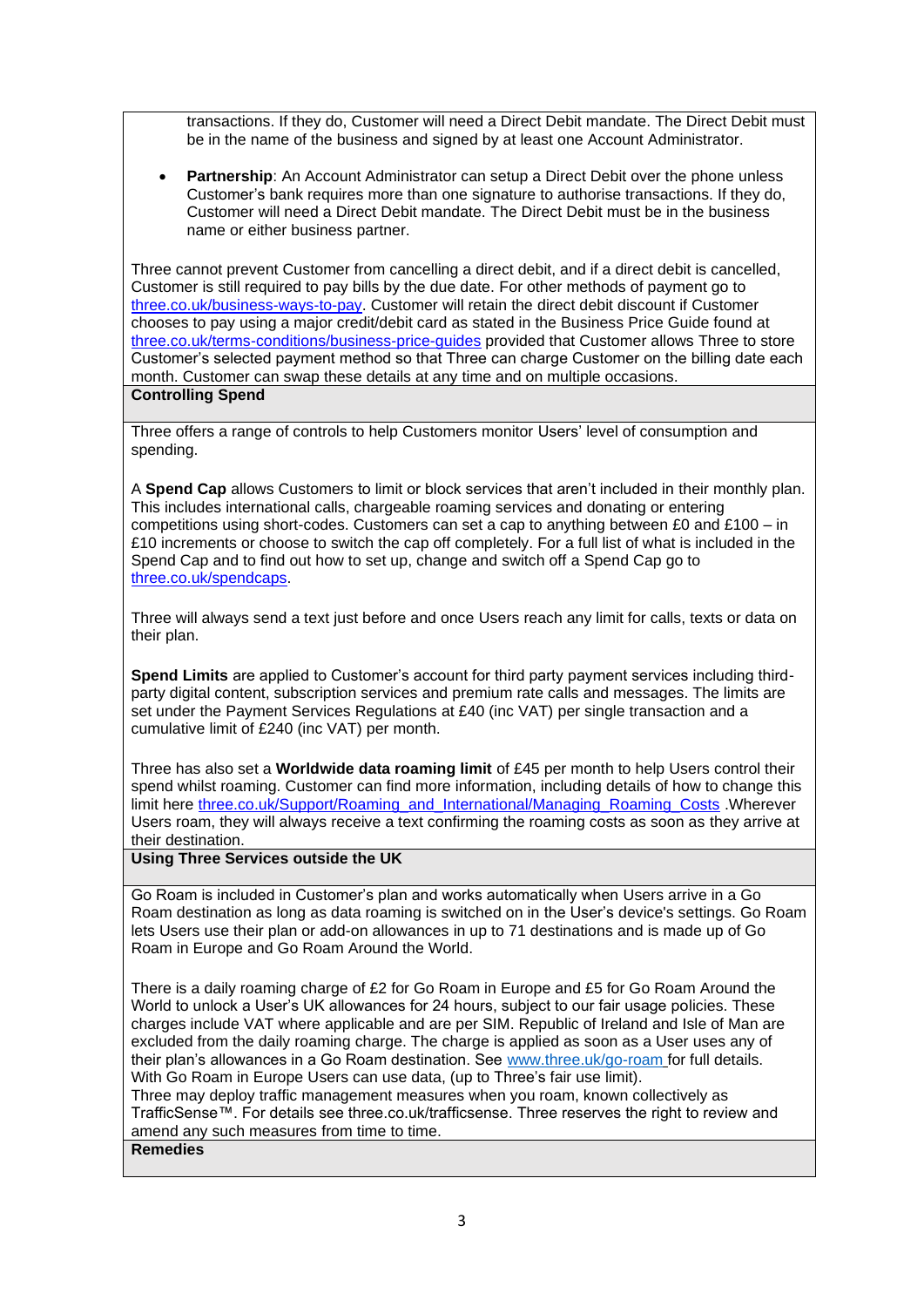Due to the nature of mobile technology, there may be situations when Three Services aren't always available, or the quality or network speeds are affected and so Three cannot guarantee continuous fault-free service due to maintenance or other factors outside Three's control. More detail can be found at [three.co.uk/terms-conditions/business-terms-and-conditions](http://www.three.co.uk/terms-conditions/business-terms-and-conditions)

If a User experiences continuous or regularly recurring disruption to Three Services (such as where access to Three Services is limited or unavailable) Customer may be entitled to a price reduction based upon the period of the disruption. This may take the form of a partial or full credit or a refund of Customer's Monthly Charge. To receive a credit or refund Customer will need to report the disruption to Three so that Three may investigate Customer's concerns, consider the extent to which the User uses the Three Services in question and measure the disruption against the User's typical usage history

## **Complaints**

If Customer is unhappy about any aspect of the Three Services, Customer should contact Three on Live Chat [three.co.uk/support/how-to-complain,](http://www.three.co.uk/support/how-to-complain) by contacting Three Customer Care on 337 (free from a Three phone) or 0333 338 1004(from any other phone), in writing to Three Customer Complaints, Hutchison 3G UK Ltd, PO Box 333, Glasgow, G2 9AG or using the Complaints Form at [three.co.uk/support/how-to-complain](http://www.three.co.uk/support/how-to-complain) with written notice of the complaint which sets out the full facts and includes relevant documentation.

Three will investigate any complaint in accordance with its customer complaints code, after which Three will contact Customer with the results. A copy of Three's customer complaints code can be viewed on our website at [three.co.uk/terms-conditions/customer-complaints-code](http://www.three.co.uk/terms-conditions/customer-complaints-code) or Customer can request a copy by contacting Three Customer Care. Three's Customer Complaints Code complies with Ofcom's Approved Complaints Code which can be found on Ofcom's website in the Annex to General Condition C4 at [ofcom.org.uk/home.](https://www.ofcom.org.uk/home) If Three is unable to resolve Customer's complaint, Customer may, depending on the nature of the complaint, be entitled to ask Ombudsman Services: Communications to consider the complaint. If this is the case, we will notify you by email or by post. The Ombudsman's website address is: [ombudsman-services.org/.](https://www.ombudsman-services.org/) **Privacy**

In order to supply a Customer with Three Services under this agreement, Three may process a Customer or individual User's personally identifiable information:

(a) that a Customer or User gives to Three or that Three may obtain about a Customer or User as a result of any application or registration for, and use of, Three Services.

This may include may include name, current and previous address(es), date of birth, phone and fax numbers, gender, email address, employment, bank and credit or debit card information, and information obtained from credit reference and fraud prevention agencies; and

(b) acquired and processed about a Customer's or individual User's use of Three Services while they are a customer or user of Three services.

This may include Location Data, Communications Data, dynamic IP addresses, phone number, the unique code identifying a user's Phone and SIM, data from marketing organisations and those who provide services to us (including information from other countries) and a Customer's account information, including contact history notes.

For more information on how Three uses personally identifiable information, go to our Privacy Portal at [three.co.uk/your\\_privacy](https://eur01.safelinks.protection.outlook.com/?url=http%3A%2F%2Fwww.three.co.uk%2Fyour_privacy&data=04%7C01%7CKate.Oleary%40three.co.uk%7C0dcc5c62d25049fd6c8c08d9fd59d343%7Ca095b75b77a24e28afc227edd1d6b0ab%7C1%7C0%7C637819384511047150%7CUnknown%7CTWFpbGZsb3d8eyJWIjoiMC4wLjAwMDAiLCJQIjoiV2luMzIiLCJBTiI6Ik1haWwiLCJXVCI6Mn0%3D%7C3000&sdata=ZvwWLVNAk30KZ1ZselaNG9piNG3wcCX1dRIm8%2FlnUqg%3D&reserved=0)

#### **Security**

Three will inform Customers in the event of unauthorised disclosure, loss or destruction of any Personal Data processed in the course of providing the Three Services which comes to Three's attention. Unless required by law or other obligation, Three agrees that it will not discuss any individual case with any third party including but not limited to the media, vendors, consumers and affected individuals without the consent of the Customer.